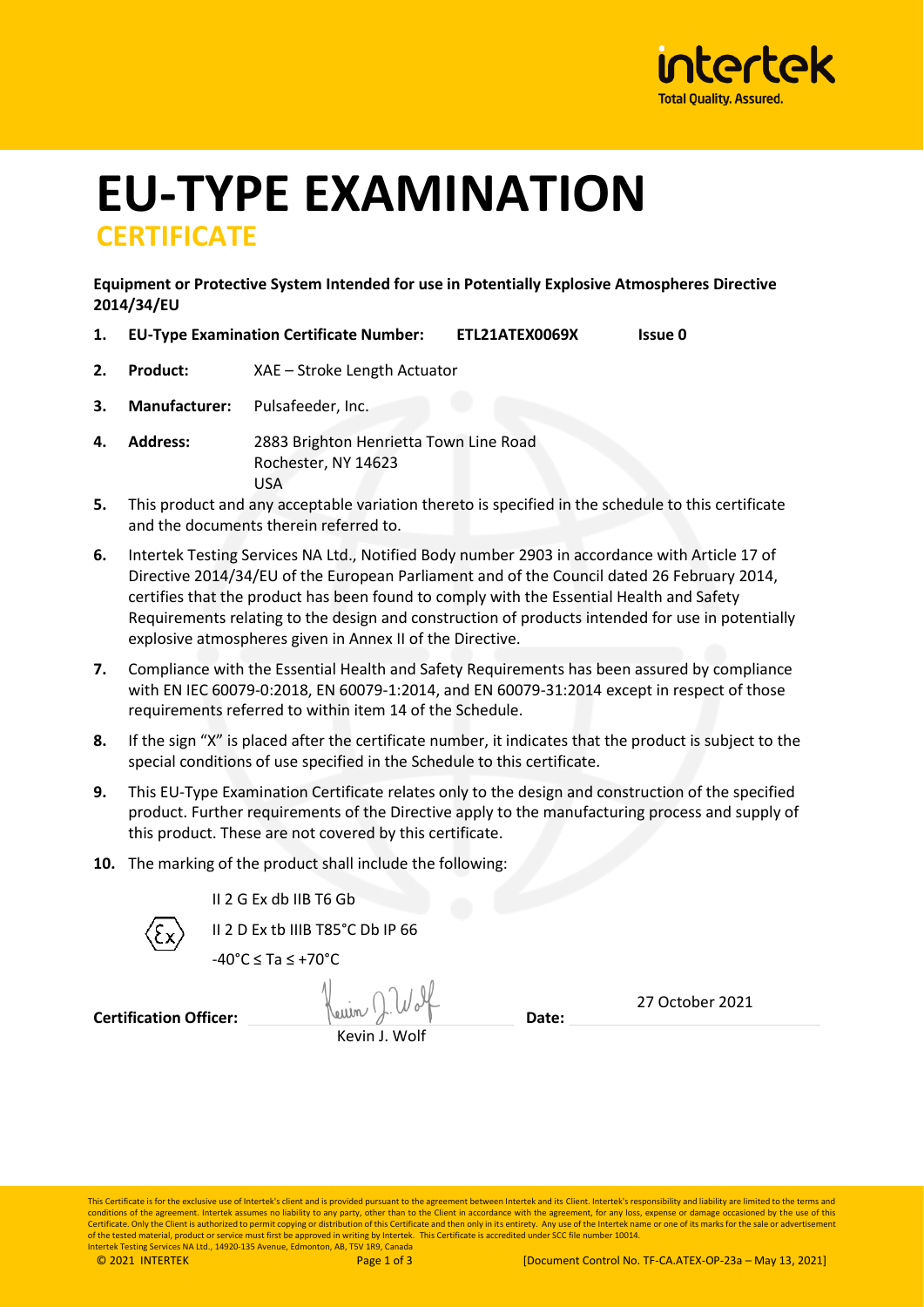

### **SCHEDULE:**

#### **EU-Type Examination Certificate Number: ITS21ATEX0069X Issue 0**

#### **11. Description of Equipment or Protective System**

Stoke length actuator housed in a flameproof and dust protected enclosure with cast iron cover and carbon steel back-plate. The enclosure has 5 openings for; a manual adjustment shaft, drive shaft, disconnect pin and 2 NPT entries for electrical connections. All exposed ferrous metal surfaces are coated with solvent based two-part epoxy and all ferrous metal joints are greased for corrosion resistance.

100 RPM Maximum

#### **12. Report Number**

Intertek Report: 104789511CRT-003 Issue: 00 Dated: 22-October-2021.

#### **13. Special Conditions of Certification**

- (a). Special Conditions of Use
	- Flamepaths are not intended to be repaired.
	- All enclosure entries must be sealed with an appropriately rated Ex db and Ex tb sealing device.
	- Use only a damp cloth to reduce static build-up during cleaning.

#### (b). Conditions of Manufacture – Routine Tests

- Enclosure incorporating a welded construction per EN 60079-1 Section 16.3:
	- o For enclosures or parts of enclosures that incorporate a welded construction, the integrity of the welded construction shall be verified by the following inspection method:
		- Liquid penetrant weld inspection

#### **14. Essential Health and Safety Requirements (EHSRs)**

The relevant Essential Health and Safety Requirements (EHSRs) have been identified and assessed in Intertek Report: 104789511CRT-003 Issue: 00 Dated: 22-October-2021.

#### **15. Drawings and Documents**

| Title:                                       | <b>Drawing No.:</b> | Rev. Level: | Date:      |
|----------------------------------------------|---------------------|-------------|------------|
| NAMEPLATE, XAE                               | MW550003            | F           | 10/11/2021 |
| COVER, EXT ADJ MOD, XAE-N7                   | MW250005            | С           | 11/21/2017 |
| SHAFT, EXT MAN ADJ, XAE-N7                   | MW410032            | A           | 4/11/2017  |
| <b>BACK PLATE, XAE-N7</b>                    | MW540001            | D           | 12/11/2019 |
| DRIVE SLEEVE, INNER, 180D, MALE, XAE-N7-PRO  | MW540004            | C           | 5/12/2017  |
| ASSY, ACTUATOR, EXT MAN ADJ, XAE-N7          | MW910001            | Н           | 10/11/2021 |
| DRIVE SLEEVE. OUTER, PULSA-XAE               | W215371             | B           | 04/18/2017 |
| Installation, Operation & Maintenance Manual | IOM-CTL-XAE-2007    | F           | 10/08/2021 |
| <b>XAE Certification Drawings-Documents</b>  | MW910001-ENG        | 002         | 12/11/2019 |

This Certificate is for the exclusive use of Intertek's client and is provided pursuant to the agreement between Intertek and its Client. Intertek's responsibility and liability are limited to the terms and conditions of the agreement. Intertek assumes no liability to any party, other than to the Client in accordance with the agreement, for any loss, expense or damage occasioned by the use of this<br>Certificate. Only the Client of the tested material, product or service must first be approved in writing by Intertek. This Certificate is accredited under SCC file number 10014.<br>Intertek Testing Services NA Ltd., 14920-135 Avenue, Edmonton, AB, T5V 1